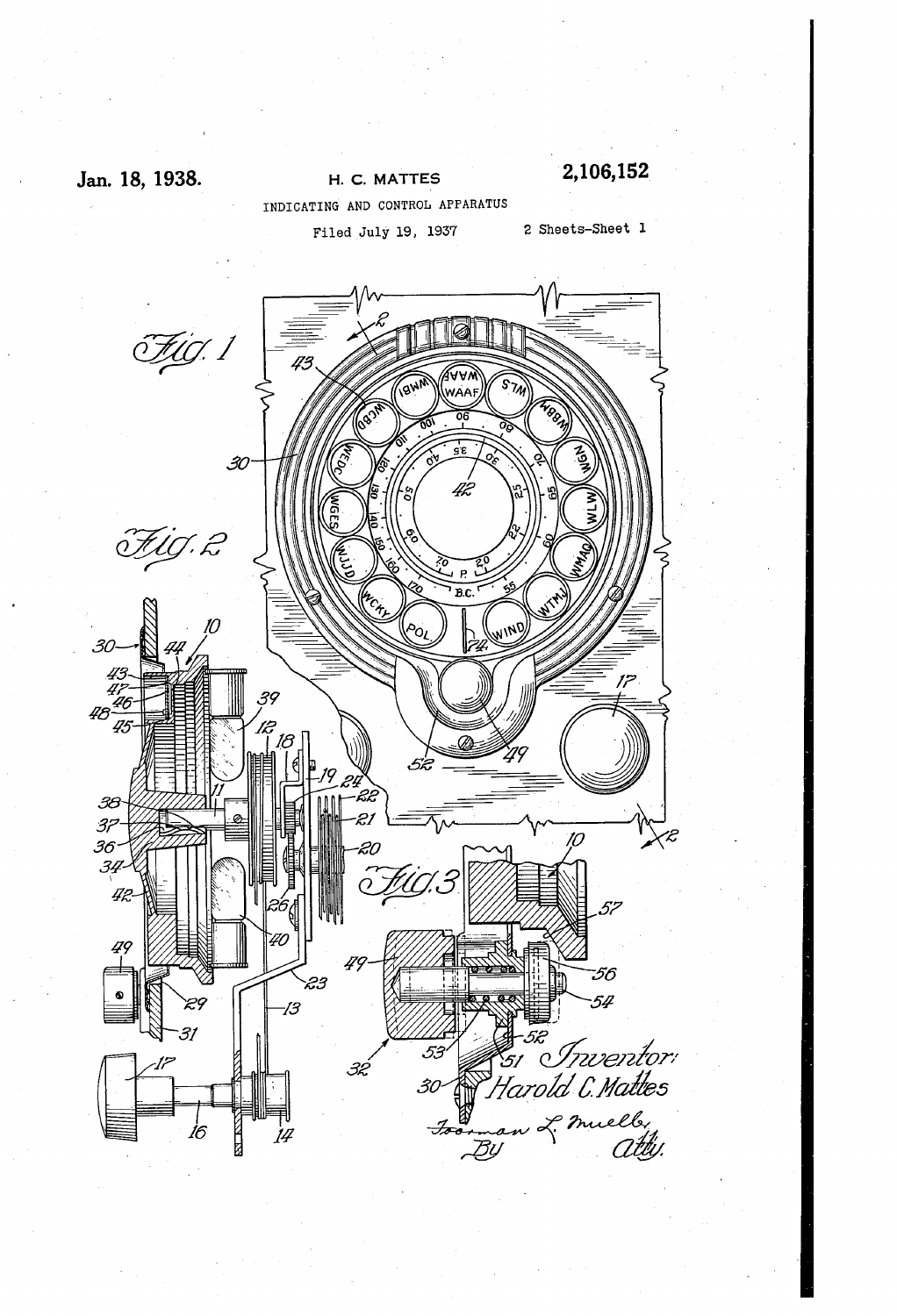## Jan. 18, 1938.

2,106,152

H. C. MATTES INDICATING AND CONTROL APPARATUS

> Filed July 19, 1937 2 Sheets-Sheet 2

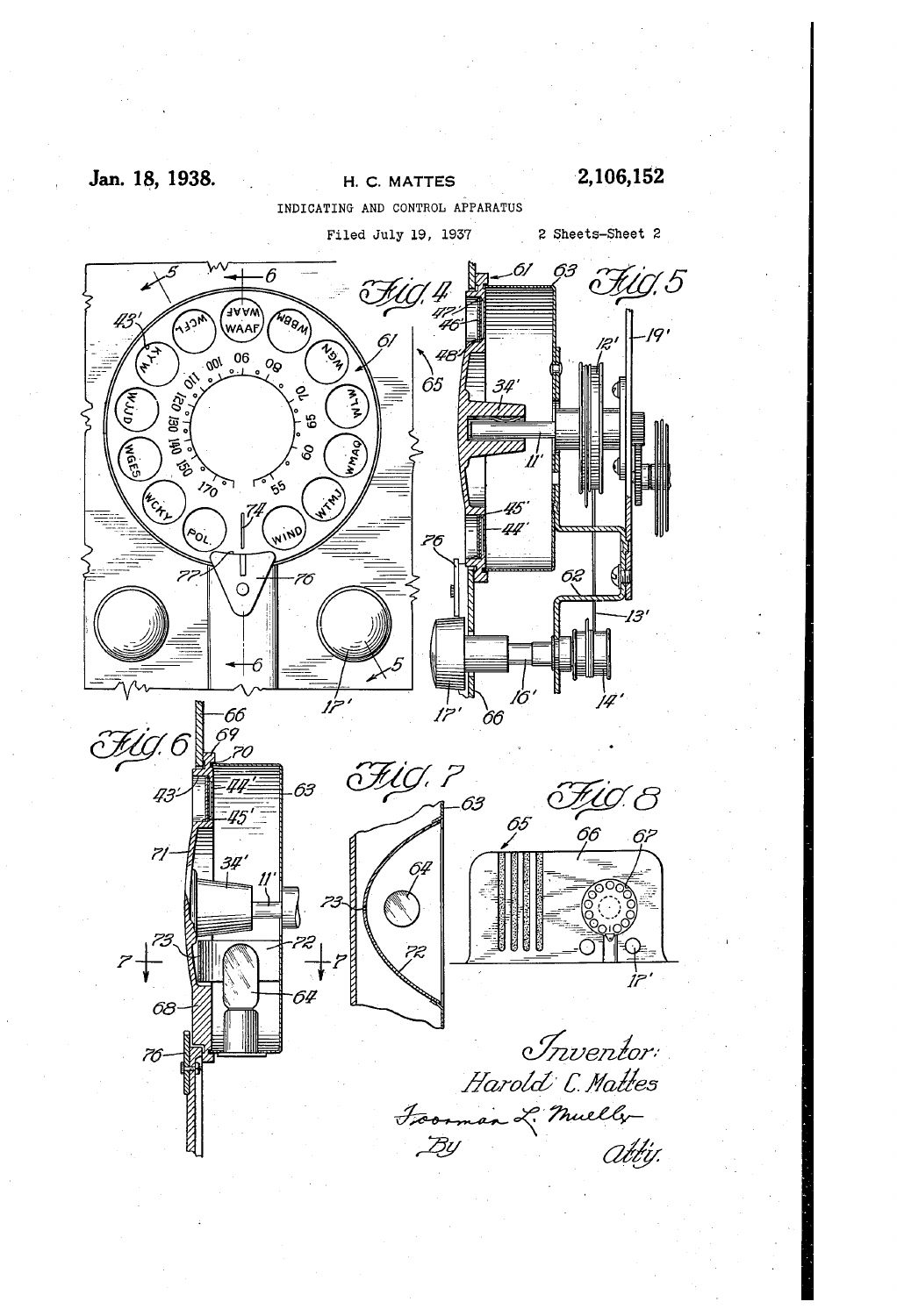# UNITED STATES PATENT office

#### 2,106,152

#### INDICATING AND CONTROL APPARATUS

Harold C. Mattes, Chicago, Ill., assignor to Bel mont Radio Corporation, a corporation of Illinois

## Application July 19, 1937, serial No. 154,871

### 14 Claims. (Cl. 116—124.4)

This invention relates in general to control and indicating apparatus, and particularly to tuning and station indicating apparatus for radio re ceivers.

- 10 found extensive application in the radio industry. The principal objection to automatic tuning de In Order to provide simple and rapid tuning for a radio receiver and also to provide a station log constantly available to a person operating a radio receiver, so-called automatic tuning has
- vices, however, is the increased cost placed upon the receivers by virtue of the apparatus added thereto over the dial and control knob structure ordinarily employed because, of course, some scale
- 5 indication as well as knob control structure must of necessity be employed even with automatic tuning. This is true principally because there are many more stations available for radio re ception than can be conveniently accommodated
- 20 on any of the ordinary automatic tuning devices now employed. The added costs for this equipment has practically eliminated it from low<br>priced radio receivers.

It is an object of my invention to provide a

- 25 simplified improved mechanical tuning device in combination with a tuning scale and scale is low in cost, yet novel and decorative in appearance, and having substantial utility.
- 30 One of the features of my invention is the provision of a one-piece rotatable combination dial and tuning device cooperating with positioning structure on the receiver cabinet to provide effective station finding characteristics.
- 35 Another feature is the provision of such a de vice in a molded product which is translucent over the dial portion and the finger engaging specific station indicating portions thereof to<br>permit illumination at these portions, and is sub-
- permit illumination at these portions, and is sub-<br>40 stantially opaque over the remaining portions of the device to cause the illuminated portions to be particularly visible for effective tuning as well as

45 provision of an inexpensive indicating and tuning<br>device for original, rapid, substantially rough A still further feature of the invention is the tuning to a predetermined station, operating in conjunction with the more usual tuning struc ture to readily accomplish final peak tuning on

50 that predetermined station. Other objects and advantages of my invention will be apparent from the following description taken with the drawings in which:

55 of my invention. Fig. 1 is a front elevation of one embodiment

Fig. 2 is a fragmentary sectional view along the line 2-2 of Fig. 1.

Fig. 3 is an enlarged fragmentary illustration partly in section of the combination finger stop and friction tuning device for the rotatable element of Figs. 1 and 2. 5

Fig. 4 is a front elevation of a modification of

Fig. 5 is a sectional view along the line  $5-5$  of Fig. 4. 10

Fig. 6 is a sectional view along the line  $6-6$  of Fig. 4.

Fig. 7 is a plan view of the light and reflector along the line  $I-7$  of Fig. 6.

along the line  $1-2$  of Fig. 6.<br>Fig. 8 is a miniature view of a front elevation  $15$ of the complete cabinet structure of Figs, 4 to 6.

In practicing my invention I provide a one piece rotatable dial and station setting or tuning device in Connection with a tuning condenser for a radio receiver, with the device formed of 20 a molded plastic material having varying thick-<br>nesses of material over the body thereof to provide selected illumination over the device due to the translucency of the material at the rela tively thin portions of the device, and the 25 opaqueness of the material at the thick portions. The dial portion of the device is translucent so as to be readily visible when a light is provided to the rear thereof. Similarly, the bottoms of for finger engagement to rotate the device and automatically tune the radio receiver to a predetermined station are translucent so that the station designation in each cavity is readily vis ible. The one-piece member, mechanically  $r_0$ - 35 tated by finger drive, cooperates with a finger locating member on the receiver housing. This may be somewhat rough, and to accomplish absolute peak tuning a knob control and approsolute peak tuning a knob control and appro-<br>priate drive means are provided in connection 40 With the station finding element to move the element. in a vernier-like adjustment, and thus bring the tuning condenser to the desired position. the finger hold cavities spaced around the dial 30

In the embodiment of Figs. 1 to 3, inclusive, 45 a one-piece dial and tuning member or control element  $\mathbf{0}$  is mounted and keyed to a stub shaft  $\mathbf{0}$ , carrying a pulley  $\mathbf{0}$  is thereon, which is operlf, carrying a pulley f2 thereon, which is oper ated by a string or cable 3, encircling said pulley and a corresponding pulley 4 on a tuning shaft 50) 16, having a tuning knob 17 on the end thereof.<br>The stub shaft 11 is journalled in a bracket 18, which in turn is secured to the end of a variable condenser frame 19 having the usual stators  $21$ , and having rotors 22 mounted on a shaft  $20.$   $55$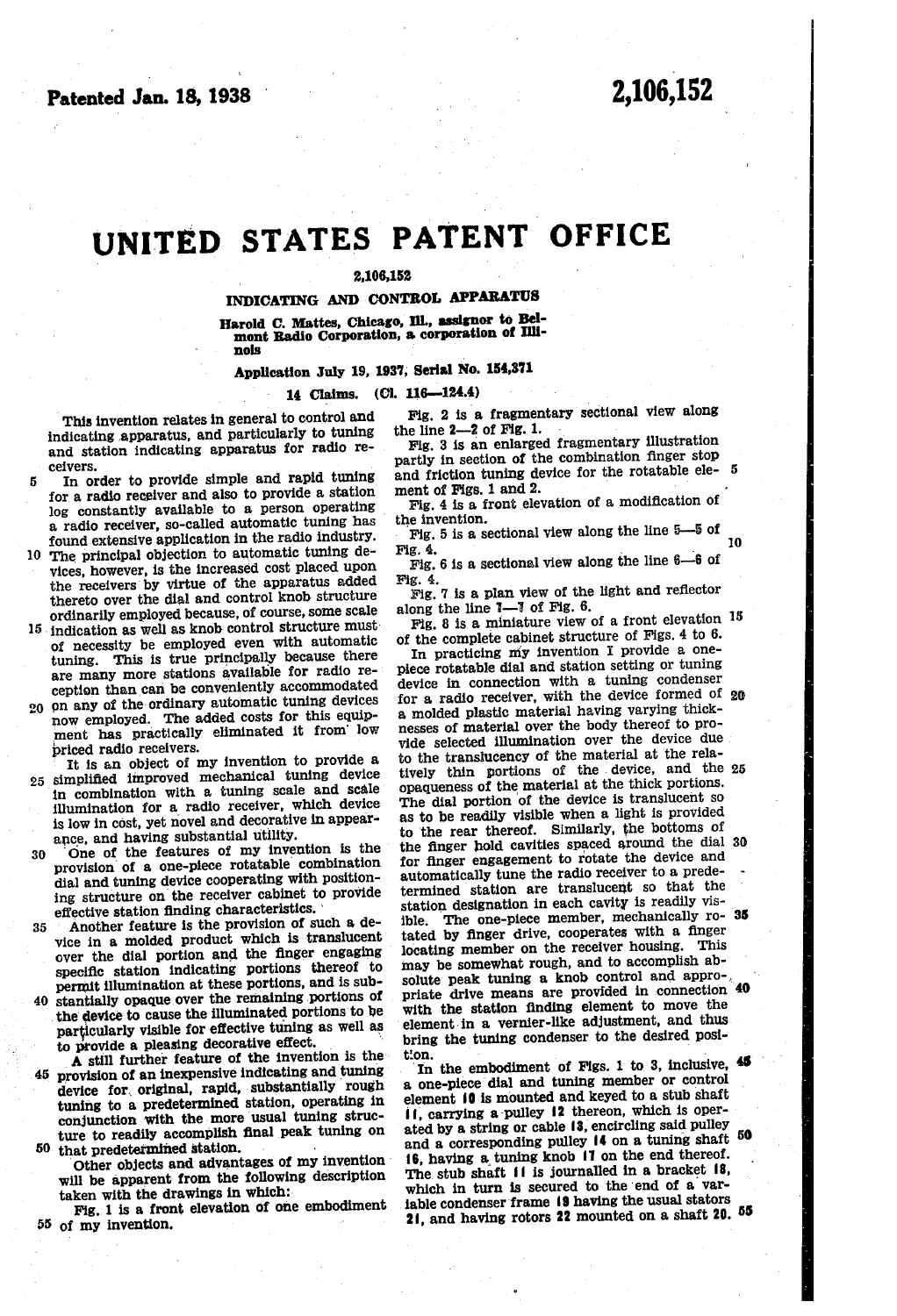The tuning shaft f6 is similarly journalled in a bracket 23, likewise secured to the frame 19 of the tuning condenser and suitable reduction gearing is provided in the gear members 24 and 26 intermediate to the condenser shaft 20 and the control element shaft 11.

O on Such shaft. As will be more fully explained hereinafter, the shaft  $\mathfrak l$  i may be rotated either by the elment  $\mathfrak l$ 0 or the tuning knob  $17$ , operating the pulley  $12$ 

The condenser frame 19 may be mounted upon a radio receiver chassis in any desired manner and the latter mounted in a radio cabinet with the dial fo extending through an aperture 29 in

- 5 the front wall 31 of the cabinet. An escutcheon plate 30 shown particularly in Figs. 1 and 2 is se cured to the wall 31 so as to extend into the aperture 29 and form a frame for the element  $\mathbf{10}$ . and a combination finger positioning and fric-
- 20 tion tuning structure 32 (Fig. 3) is supported upon

As to the control element 10, itself, this comprises a one-piece member preferably of a mold ed plastic product having a plurality of portions

- 25 over the entire body thereof which are separated primarily by varying degrees of illumination due to the translucency and opaqueness of the various portions. The element is provided in a substantially cup-shaped form with a mounting stud 34
- 30 centrally thereof and having a deep cavity 36 therein for fitting over the stub shaft 11. The cavity 36 is irregular in shape and is frictionally connected to the shaft by means of a flat spring 37 non-rotatably retained in the cavity for en-
- 35 gagement with a flat side 38 on the end portion of the shaft which connection in turn prevents the rotation of the control element  $\mathbf{f}(\mathbf{0})$  on the shaft II. Due to the thickness of the material at the stud portion 34 this portion is opaque when
- 40 viewed from the front with the lamps 39 and 40 lighted to the rear thereof, and projecting the light forwardly through the control element. The portion 42, having the two scales, one for police calls and the other for tuning in the broadcast
- 45 band, imprinted thereon, is relatively thin and translucent as to the passage of light therethrough so that this portion is very satisfactorily illuminated for reading of the scale. It is understood that the number of scales may be varied, and like

50 Wise that Scales for other wave bands may be sub stituted if desired.

55 ment 10 in the direction desired to accomplish 60 light except through the thin-walled bottom 44 65 ting stations in any particular locality, and to in 70 single tab in the top cavity of Fig. 1 has the printthe receiver to any locality where some particu-<br>75 lar transmitting stations are more popular than Finger cavities 43 are provided around the control element 10 outside of the scale portion 42 for finger engagement to drive the control ele tuning for the tuning condenser. Due to the thickness of the circular portion, as shown at the bottom of the element in Fig. 2, in which these cavities are provided, the portion is opaque to of each cavity itself. The cavities are placed around the scales in the portion 42 in such a man ner that they will correspond to the calibrations on the scale of an average number of transmit dicate the desired station for automatic tuning, a small tab or disc 46 with the station letters thereon is inserted in the cavity corresponding to the scale reading of a particular station. The ing is both directions for ease of reading and it is understood that all other tabs are similarly printed. To readily adapt the control element on the receiver to any locality where some particu-

in another locality a sheet of tabs may be fur-<br>nished with the receiver and the particular station lettering cut out and placed in the cavity by the operator. An annular shoulder 45 at the support for the tab 46, and if desired the thin bottom 44 may be omitted in the molding of the element. The bottom closes the cavity so that the receiver mechanism is not visible before insertion of the tab. A celluloid disc  $\overline{47}$  is snapped into 10 place over the tab. 46 in each cavity and held therein by slight projections 48 formed on the wall thereof to protect the tabs against tearing and Soiling. The tab is translucent and the disc is transparent so that no obstruction to the pas- 15 sage of light is encountered.

Although an operator with relatively careful rotating the control element 10 in one direction until the finger in the desired station cavity is **20** centered over the knob  $49$  of the friction tuning structure 32, a vernier adjustment of the control element and hence the tuning condenser may be accomplished either by means of the control knob 17 and connected mechanism as heretofore described, or by the friction drive connected to the control knob 49. The adjusting structure in cluding the knob 49 comprises a bushing  $51$  secured to the escutcheon plate 30 in a recess 52 therein. A spring 53 fitting over the adjusting shaft 54 presses such shaft and knob 49 outwardly so as to maintain the friction disk 56 out of contact with the rim 57 of the member 10. To accomplish a vernier adjustment of the tuning condenser through the element  $10$  the control knob  $35$ 49 may be pressed into a position shown by dotted lines in Fig. 3 SO as to frictionally engage the rim 57. As the control knob is rotated the friction disc 56 similarly rotates the element 10.

in Figs. 4 to 8, inclusive. A one-piece station-finding and indicating device, or control element 61, similar to the element 10, is mounted by means of a stud 34' on a stub shaft fl' journalled in the frame plate  $19'$  of a condenser in the same manner as that shown in Fig. 2. A pulley  $12'$  may likewise be secured to said shaft with a cable or string  $3'$  extending around a corresponding pulley  $14'$  on a control shaft  $16'$ . A knob  $17'$  on the control shall moves the pulleys and simultane-  $50$ <br>ously therewith the control slopes  $\Lambda$ ously therewith the control element  $61$  in the same manner as described for the embodiment of Figs. 1 to 3. A substantially U-shaped one-piece bracket  $62$  is rigidly secured to the condenser Frame  $9'$  and supports not only the control shaft  $55$ f6' but also a cup-shaped metal member 63 com pletely enclosing the rear of the element  $61$  which acts somewhat as a reflector for the single dial<br>lamp 64 mounted therein as shown in Fig. 6, but lamp 64 mounted therein as shown in Fig. 6, but primarily as a light shield to prevent diffusion of 60 the light from the lamp through the molded walls<br>of the cabinet 65 which cabinet is substantially translucent as will be hereinafter described. A modification of the invention is illustrated 40 45

In this embodiment of the invention in com mercial form the desirable characteristics of a 65 molded device with wide possibilities in color and form variations have been taken advantage of in the one-piece molded housing 65 provided for the receiver chassis with the integral front wall<br>
66 thereof having a circular aperture 67 pro- 70<br>
vided therein to receive a projecting portion 68 vided therein to receive a projecting portion 68 of the element  $61$ . An integral rim 69 on this element is positioned behind the front wall of the cabinet at the aperture 67 so as to close the view to the rear therethrough and thus eliminate the 75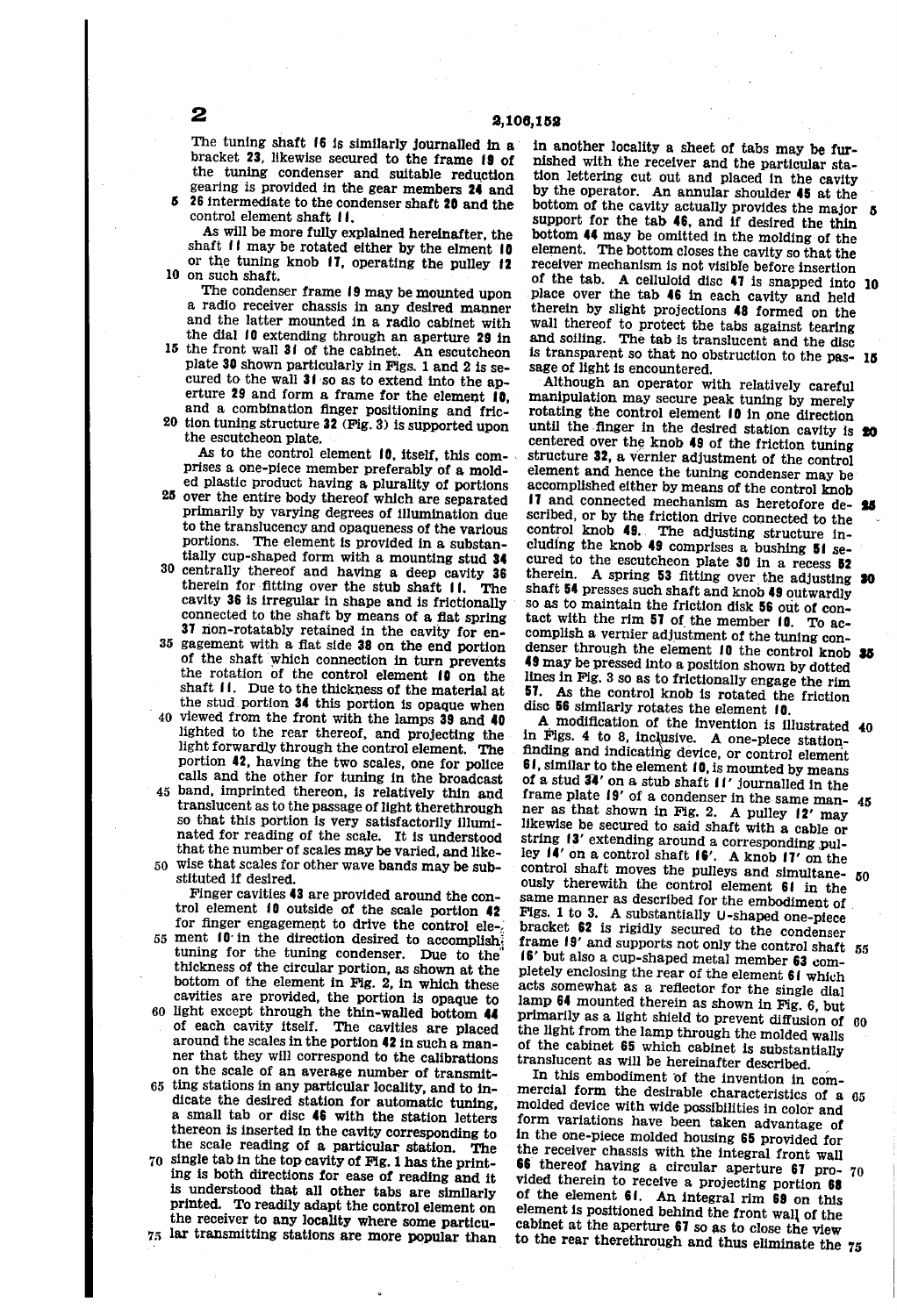necessity for an escutcheon plate as shown with the embodiment of Figs.  $1$  to 3, inclusive. A shallow groove 70 on the rear side of the rim 69

- receives the circular edge of the member  $$3$  to assist further in preventing light from spraying into the housing  $$5$ . With the molded housing provided in light colors, at least, the chassis and receiver mechanism show up through the cabinet<br>as undesirable shadows on the outside thereof,
- O as undesirable shadows on the outside thereof, due to the translucency of the material. Light will also be visible through the cloth covered speaker-grille in the cabinet in an undesirable manner, without this light shielding structure. Finger cavities 68' similar to the cavities of the
- 5 first described embodiment are provided in a cir cular path around the raised portion 68, and due to the thin bottom wall  $44'$  in the cavities, each cavity is translucent. A shoulder  $45'$  is provided in the cavity and a station indicating tab, with a
- 20 transparent protecting disc are provided in each cavity as heretofore described. The thin bottom wall 44' may be omitted, if desired, although this element 61 does present a more de-<br>sirable appearance with the bottom wall. In sirable appearance with the bottom wall.
- this embodiment the central thin portion  $71$  of the element  $61$  is only wide enough for a single indicating scale but as heretofore stated the width of this portion and the number of scales thereon may be varied. As to both of these
- 30 members it might be mentioned that the scales may be imprinted, or molded into the Surface, or otherwise supplied in any desirable manner visible on the illuminated translucent background.
- A shield or reflector 72 may be mounted in front of the lamp 84 with a slit 73, or an aperture therein so as to project a beam of light through the scale portion of the tuner element at
- 40 the stopping position for such element to assist in rapid and accurate turing with the device. This control element positioning means will show up clearly enough through the translucent scale<br>portion of the element, to indicate the tuned
- portion of the element, to indicate the tuned<br>45 position for the predetermined station, so that the finger positioning means as a control knob 69, and finger-hold 76, as will be hereinafter described, may be eliminated. The reflector throws the light back on to the cup-shaped reflector
- o member from where there is substantially uni-<br>Communicate difference area the outline control clear form light diffusion over the entire control ele ment.

An imprinted, or molded mark or line 76 is provided near the outside edge of the control ele-

- $55$  ment S1 just as a similar line was provided in the  $55$ embodiment of . Figs. 1 to 3. This line is pri-<br>marily decorative in its effect and is used to assist<br>in lining up the control apparatus assembly in the<br>original manufacture thereof.
- ባበ Tuning of the receiver to a predetermined broadcasting station is accomplished with this embodiment of the invention in substantially the same manner as that previously described, With a finger drive for the element  $61$  acting to rotate
- 5 the same. A satisfactory finger positioning de vice in combination with the finger driven control element includes a finger plate or finger-hold **16** secured to the front wall 66 of the cabinet on the vertical diameter of the control element 61.
- 70 With the finger resting in the central depressed cavity 43' in which the finger is inserted. The finger resting in the depressed portion 77 may be portion 77 of the top edge of the finger-hold 76 the radio receiver. will normally be tuned to the desired predetermined station indicated in the cavity  $\ell\$ <sup>2</sup> in which the finger is inserted. The

rolled slightly thereon to in turn move the element  $61$  very slightly to accomplish peak tuning. However, the control knob  $11'$  may be used to rotate the pulley  $12'$  secured on the shaft  $11'$ , and the latter through a train of gears operates the the latter through a train of gears operates the  $5$  tuning condenser for vernier adjustment if desired.

From the above description it is seen that I provide a simple and inexpensive apparatus for so-called automatic-tuning for a radio receiver, O that is, for quickly adjusting a tuning condenser by mechanical means to a predetermined broad casting station. In addition to combining the Scale and the finger-engaging-operating-cavities indicating apparatus is simplified over any comparable equipment previously employed. in a one-piece member, the entire control and 15.

Furthermore, illumination can be provided for the entire indicating, and automatic tuning struc ture from ordinary dial lamps to the rear thereof, 20 and with opaque, and translucent portions in the structure selected illumination can be obtained therefor. There is utility in this function, and also decorative advantages, for this selected illualso decorative advantages, for this selected internation in itself separates the various readable 25. parts of the structure, and provides a novel ap pearance,

While I have shown and described but two embodiments of my invention, it is to be understood that it is capable of many modifications.<br>Changes, therefore, in the construction and arrangement may be made, which do not depart from the spirit and scope of the invention as described in the appended claims, and the invention is limited only by such claims. 30

I claim:

1. Indicating and control apparatus for 8 radio receiver including a one-piece combination tuner and dial member connected with the tuning con denser for the radio receiver, said one-piece men ber having finger cavities therein for tuning movement thereof, a dial portion on said member lighting means to the rear of said member, with said member translucent in portions and opaque<br>in portions as to the passage of light therethrough<br>from said lighting means whereby to provide selected illumination over the member to the eye of an observer in front of said radio receiver. 4) 85

2. Indicating and control apparatus for a radio having a housing therefor with an apertured front wall, and the combination tuner and dia member rotatably mounted at said aperture, positioning means on said wall at said aperture copredetermined station setting for the tuning condenser. receiver as defined in claim 1 with said receiver 50 operating with said member to attain a desired 55

3. Indicating and control apparatus for a radic receiver including a one-piece combination tuner and dial member connected with the tuning con- 60 denser for the radio receiver, lighting means to the rear of said member, with said member having a tuning scale thereon and selected station indicators adjacent said scale, said member being translucent at the scale portion and station indi cator portions and opaque over substantially the lumination in said member from said lighting means to the eye of an observer in front of said radio receiver. radio receiver.

4. Indicating and control apparatus for a radio receiver including a combination tuner and dia! unit connected with the tuning condenser for the radio receiver, lighting means to the rear of said unit, said unit having a tuning scale thereon and 76

35

.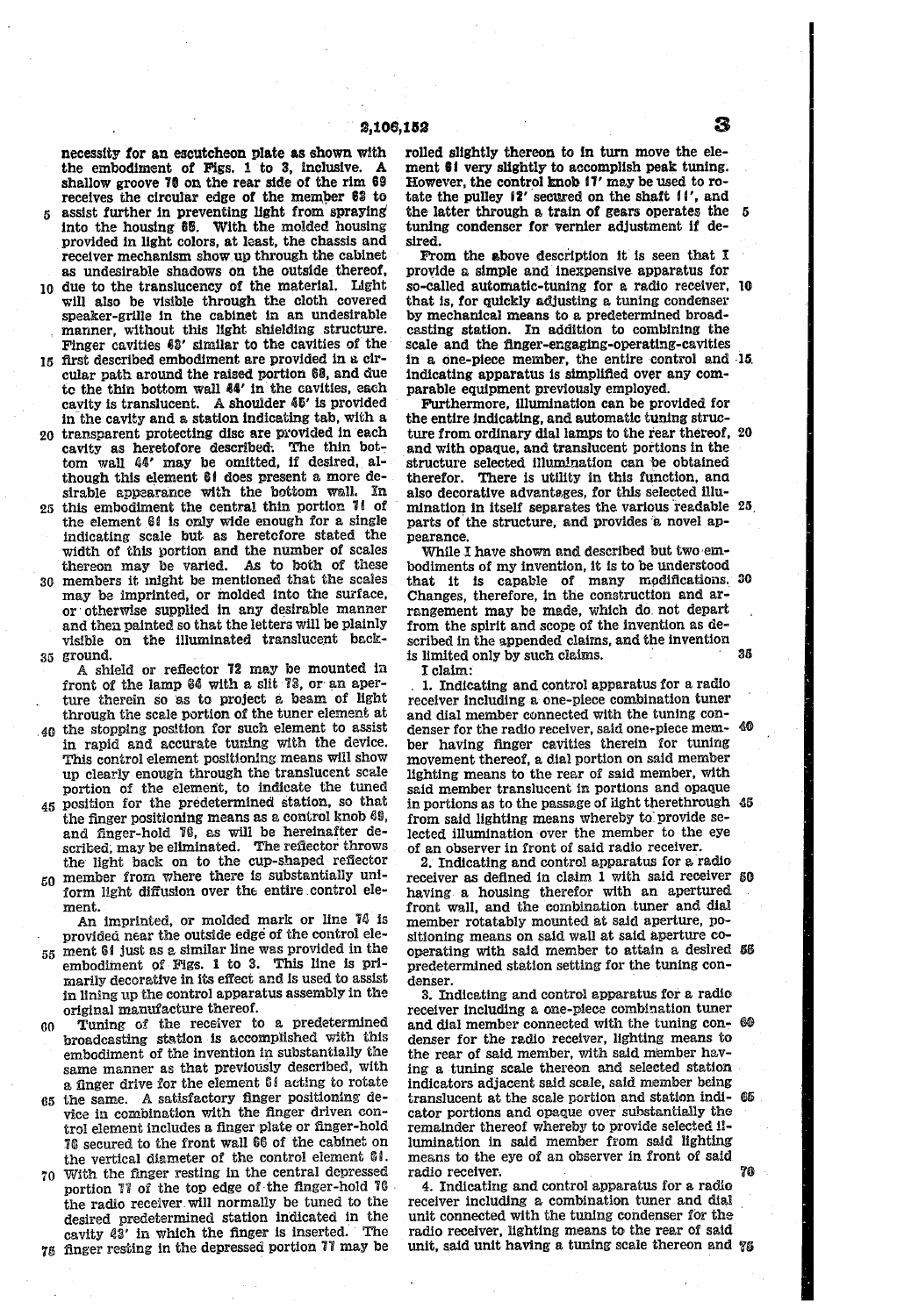finger-engaging tuning cavities with station indi cators therein, with said unit being translucent to the passage of light from said lighting means at the scale portion and tuning cavity portions,

 $5$  and substantially opaque to the passage of light over the remainder of the unit visible to an oper ator in front of the radio receiver, whereby to provide visual separation of said portions over said unit.<br>5. In combination, a radio receiver housing

10 having an enlarged aperture in the front wall thereof, and indicating and control apparatus for the radio receiver including a one-piece rotatable rimmed member in connection with tuning con-

- $\pm$  15 denser of the radio receiver with the rim therefor extending beyond the aperture to the rear of said<br>cabinet wall and having a raised portion within the outlines of the rim extending forwardly through the aperture, finger cavities with station indi
- 20 cations therein in a circular path in said raised portion with said cavities themselves translucent to the passage of light from a source to the rear of said member to illuminate the station indications and the remaining material in said cavity
- 25 tions and the remaining material in said cavity path being relatively opaque to the passage of member having a relatively thin translucent portion centrally thereof and intermediate the cavity<br>30 path and stud portion with a tuning scale thereon light, an opaque mounting stud for said member centrally and on the rear side thereof, with said<br>member having a relatively thin translucent por-
- providing tuning calibrations, finger positioning to permit alignment therewith of the operator's driving finger in a finger cavity of said member
- 35 whereby the tuning condenser is adjusted to a predetermined station setting corresponding to the station indication in the cavity carrying the finger.

40 and indicating device for controllable apparatus, 6. In a combination controlled position finder a plurality of translucent inger cavities for fin-<br>ger engagement to move said device to a predetermined control position, and a translucent indi cating scale portion adjacent said cavities adapt-

45 ed to be illuminated with Said cavities to indicate the controlled position of the controllable apparatus.

7. Tuning and indicating apparatus for a radio receiver including a one-piece molded member

- 50 having a plurality of finger cavities around the outer edge thereof and an indicating scale cen trally of said member and inside the path of the avities, illuminating means mounted to the rear of Said member, With said member translucent at
- 55 the cavity and scale portions for transmission of light to make said portions visible, and with the portions of Said member intermediate said scale and said cavities opaque to accomplish visual separation of the lighted portions.

aration of the lighted portions.<br> $60 \quad 8$ . A control and indicating device for control-65 lable apparatus including a one-piece member having portions of varying thicknesses over the body thereof, with relatively thin portions trans lucent to the passage of light and relatively thick

- portions opaque to such passage of light whereby to provide predetermined illumination over the body of the device as viewed from the side thereof opposite to the source of light, a position indicat
- 70 ing scale at one of said relatively thin portions, and a plurality of predetermined controlled position indicating means at other of said relatively<br>thin portions, with said scale and predetermined<br>controlled position indicating means plainly visi-

75 ble to an operator of said controllable apparatus

and a source of light to one side of said device for such illumination.

9. An indicating and control apparatus for a controllable device, a one-piece rotatable member having an indicating calibrated scale centrally thereof and a plurality of finger cavities disposed around said scale with each cavity corresponding to an adjacent scale calibration, with said mem ber adapted to be rotated by finger engagement<br>in a desired cavity to bring the controllable device 10 to a desired predetermined position as indicated S

10. Indicating and control apparatus for a radio receiver having a receiver chassis including a tuning condenser supported from said chassis 5 having a rotatable shaft, a stub shaft geared to the condenser shaft, and alternate means for moving said stub shaft to move the condenser, said means including a pulley keyed to the stub from said stub shaft and having a pulley thereon, a belt between the two pulleys whereby the stub shaft will rotate upon rotation of the control shaft, a tuning element having a tuning scale and station indicator thereon keyed to the stub shaft  $25$ in front of the pulley thereon, said element hav ing finger-hold cavities at the station indica tions for finger engagement to move said element to a predetermined station setting to simultane busiy rotate the stub shaft, the control shaft and 30 the tuning condenser therewith. shaft, a rotatably mounted control shaft spaced 20

11. In a radio receiver in combination, a radio chassis having operating apparatus thereon, a relatively translucent molded hosing of plastic material for said chassis having an aperture in 35 the front wall thereof, a molded control and in dicating member translucent in part and Opaque in part rotatably mounted on said chassis and extending into said aperture, a light source to the rear of said member for projecting light for wardly to illuminate said member, and shielding<br>means within said cabinet around said light means within said cabinet around said light<br>source to direct the light over said control and<br>indicating member, with said shielding means<br>cooperating with said member to prevent the 45<br>operating means diffusion of light into said housing to illuminate the housing itself and cause undesirable shadows to be visible on the outside thereof.<br>12. In a radio receiver, in combination, a rela-40

12. In a radio receiver, in combination, a rela-<br>tively translucent molded housing of plastic ma- 50<br>terial hould a n application terial having an aperture in one wall thereof, a one-piece molded control and indicating mem said aperture, lighting means to the rear of said member within said housing to illuminate the 55 translucent part of said member, and a cup-<br>shaped shield and reflector around said lighting means to the rear thereof of substantially the same outside dimensions as said member mountsame outside dimensions as said member mount-<br>ed adjacent thereto to direct light over said mem-<br>ber, and to substantially prevent diffusion of light into the relatively translucent housing to cause objectionable illumination over said housing. 60

13. A radio receiver including in combination, 65 a cabinet having an enlarged aperture in the front wall thereof, and tuning and indicating cluding a rotatable member having an annular  $\frac{1}{2}$  on the outside thereof adjacent the back 70 of the front wall of the cabinet at the aperture therein to close said aperture against a view of ing forwardly from said rim to be positioned in said aperture, a tuning scale and tuning means 75